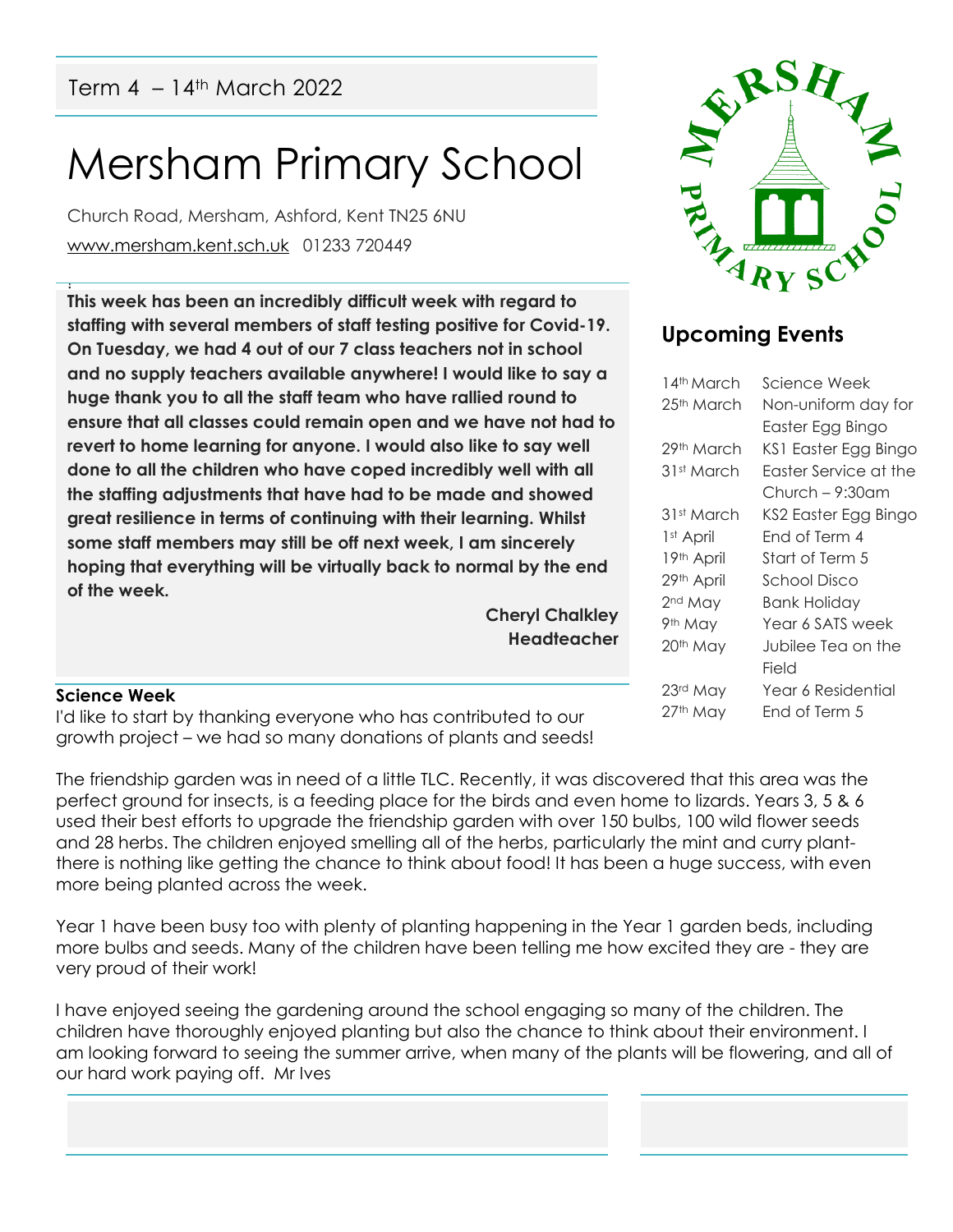#### **Book Fair**

Thank you again to everyone who came along to the Book Fair, a couple of weeks ago and purchased a book. I am pleased to say that as a result the school has received a donation from Scholastic for £588. This will be used to purchase new books for the school.

#### **Year 2 Parents – KS1 SATS meeting**

Mrs Maher will be holding a meeting on Thursday 24<sup>th</sup> March at 3:30pm in her classroom for all Year 2 parents who would like to have more information about the statutory tests that all Year 2 pupils will be taking in May.

#### **Walk in Wednesday**

We will be holding a Walk In Wednesday on Wednesday 30<sup>th</sup> March for all parents so that you have an opportunity to see your child's work before the Easter holidays.

#### **Easter Events**

Please note the dates of Easter events above. I am very pleased to be able to invite parents to the church once more and you will all be very welcome to join us for the Easter Service.

#### **COVID-19 Update**

Guidance has now been issued to schools linked to the national changes to restrictions. Schools will continue to maintain their cleaning routines including regular hand washing and will also ensure adequate ventilation whilst indoors. Staff are no longer required to take twice weekly lateral flow tests. However, if a pupil or member of staff has signs of Covid-19 (new continuous cough, high temperature, change in sense of taste and smell) they should still obtain a PCR test. Other symptoms linked with COVID-19 include shortness of breath, fatigue, loss of appetite, muscle ache, sore throat, headache, stuffy or runny nose, diarrhoea, nausea and vomiting. Any of these symptoms may also have another cause. Should a member of staff or a pupil test positive either using a PCR test or an LFD test, they should remain at home for at least 5 days. (see below).

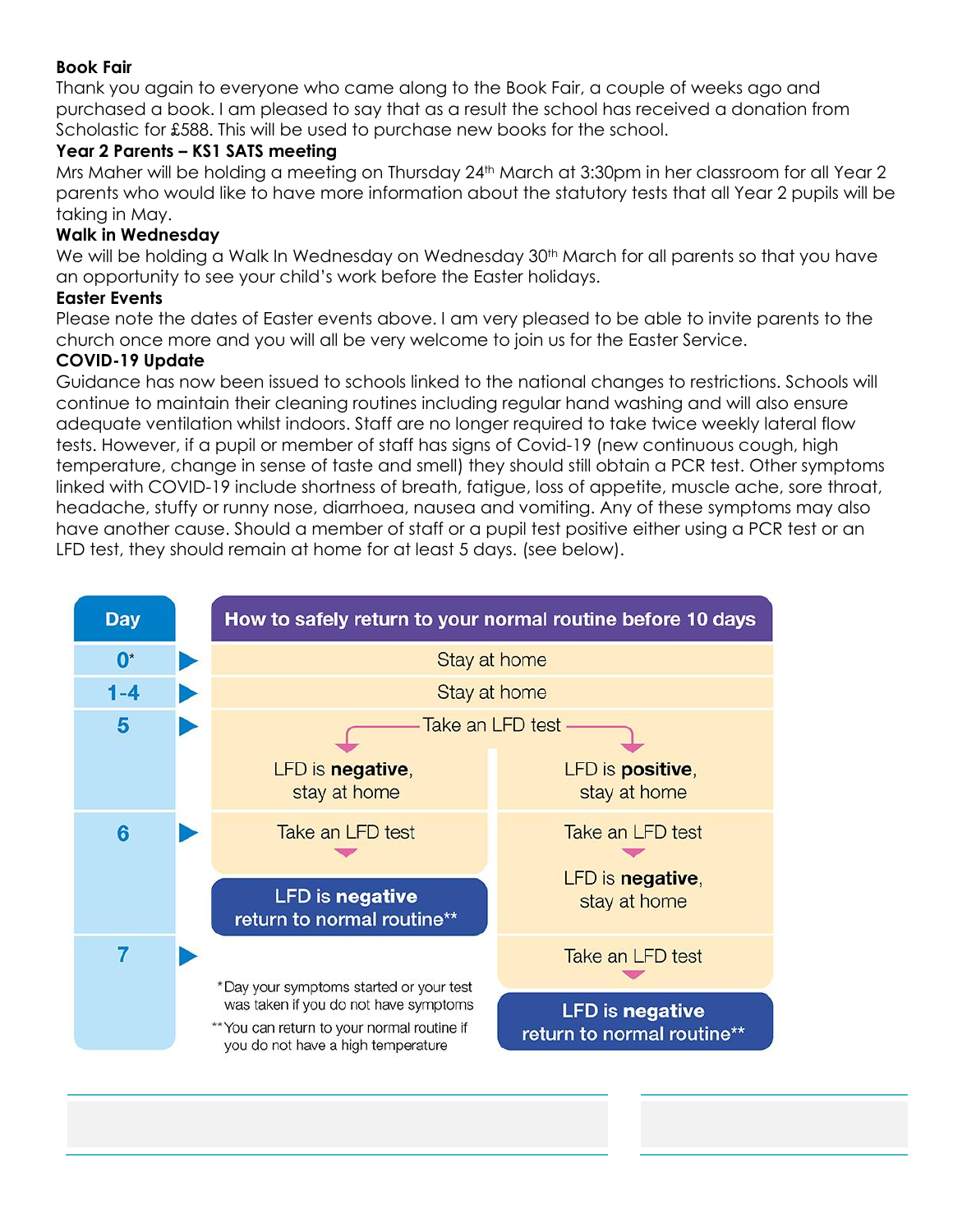If the day 5 LFD test result is positive, you should continue taking LFD tests until you receive 2 consecutive negative test results. If a parent or carer insists on a pupil attending school where they have a confirmed or suspected case of COVID-19, the school can refuse the pupil as is necessary to protect other pupils and staff from possible infection with COVID-19.

Should there be a significant rise in cases within the school, we may also need to bring back additional measures for the health and safety of staff and children. Thank you for your ongoing support.

#### **Stour Downs Parish – Easter Holiday Club**

Please see attached flyer for further details.

#### **Easter school holiday fun for 4 – 12-year-olds!**

Premier Football School are delighted to announce they are running a kid's football school in Ashford this Easter at The North School from Wednesday 6th – Friday 8th April for boys and girls aged 4 - 12 of all abilities. Parents simply drop-off at 10.00am and pick up at 3.30pm. The fee is just £13 per day and all children who attend receive a trophy! Activities include a kids World Cup tournament and a penalty shootout competition with prizes! We are a non-elitist grass roots organisation and children play in groups according to their age and abilities in a fun safe environment. Should you wish to book, please visit [www.premierfootballschool.co.uk](http://www.premierfootballschool.co.uk/) or call 07821 573837.

#### **Free School Meals Vouchers and Holiday Activities and Food (HAF) Programme**

All pupils eligible for free school meals will receive details next week regarding vouchers for the Easter Holidays.

#### **Affordable Bike Sale – Goldwyn School**

# **FOR:)A** REFURBISHE

# **BUY a BIKE**

## **DONATE a BIKE**

## **BIKE SALE EVENTS**

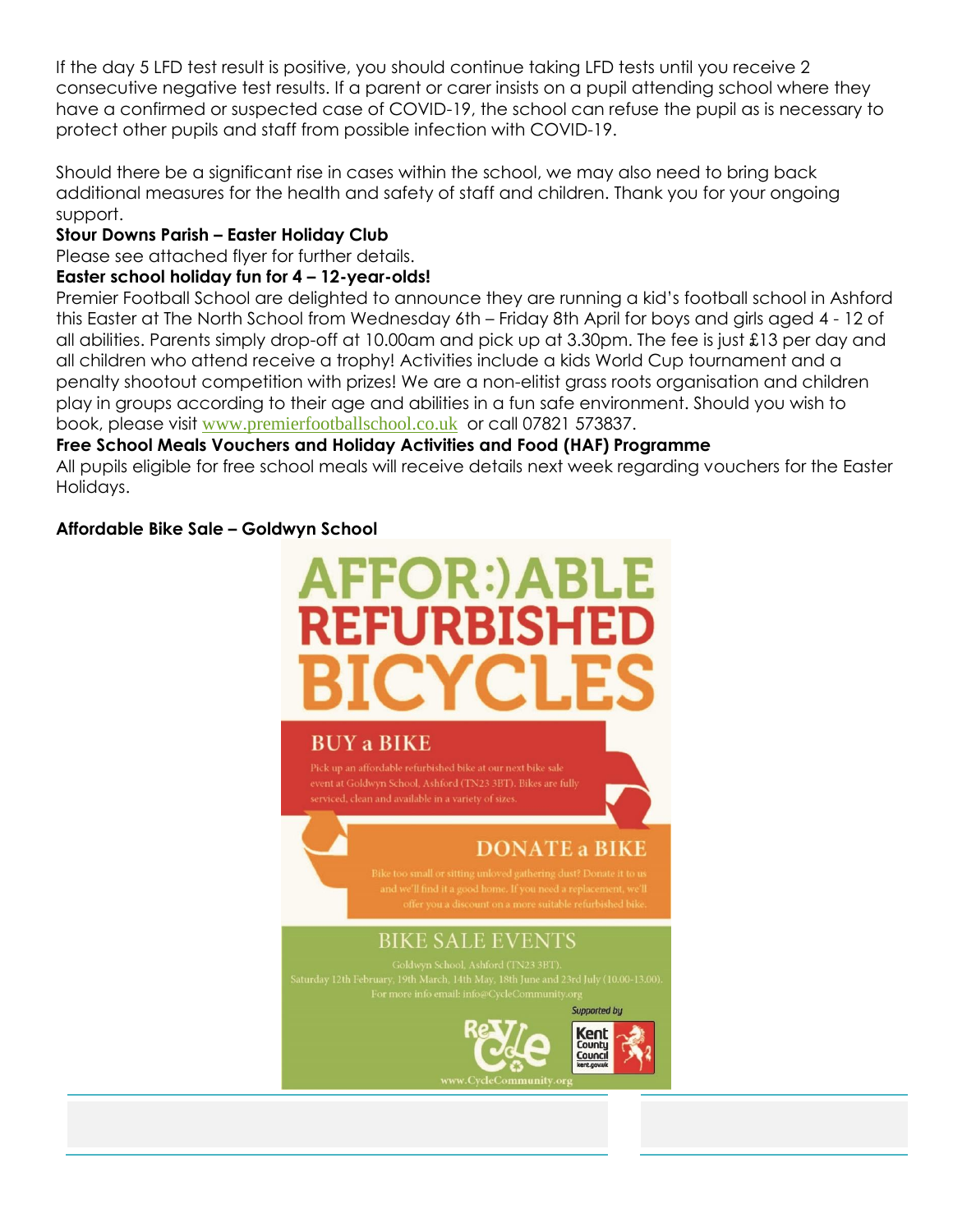#### **Term Dates 2022-23**

Please find below the term dates for the next academic year: **Term 1**  Monday 5th September – Friday 21st October Staff Development Days - Thursday 1st September and Friday 2nd September **Term 2**  Monday 31st October – Friday 16th December **Term 3** Tuesday 3rd January – Friday 10th February **Term 4** Monday 20th February – Friday 31st March **Term 5** Monday 17th April – Thursday 25th May ( Bank Holiday – Monday 1st May Staff Development Day – Friday 26th May **Term 6** Monday 5th June – Wednesday 19th July Staff Development Days – Thursday 20th July and Friday 21st July

#### **Class Assemblies – Terms 3 and 4**

These assemblies will be performed at 9:05am in the school hall and will focus on Online Safety. **Please note the change in date for Year 5 assembly**  Dates are as follows:

17th March 24th March

Kingfisher Class Toucan Class



#### Thanks for your support!

A massive thank you for your continued support. The little amounts add up to a lot, just this week we've collected:

- £54 from the charity bin collections
- £13 from Amazon Smile
- £40 from the second-hand uniform sale

#### Plus, the school earned money to spend on books with every purchase made at the book sale

We know times are tough for a lot of people, so your support of the PTA is so appreciated. We'll share more about how the PTA money will be spent as we're sure you'll like to know.